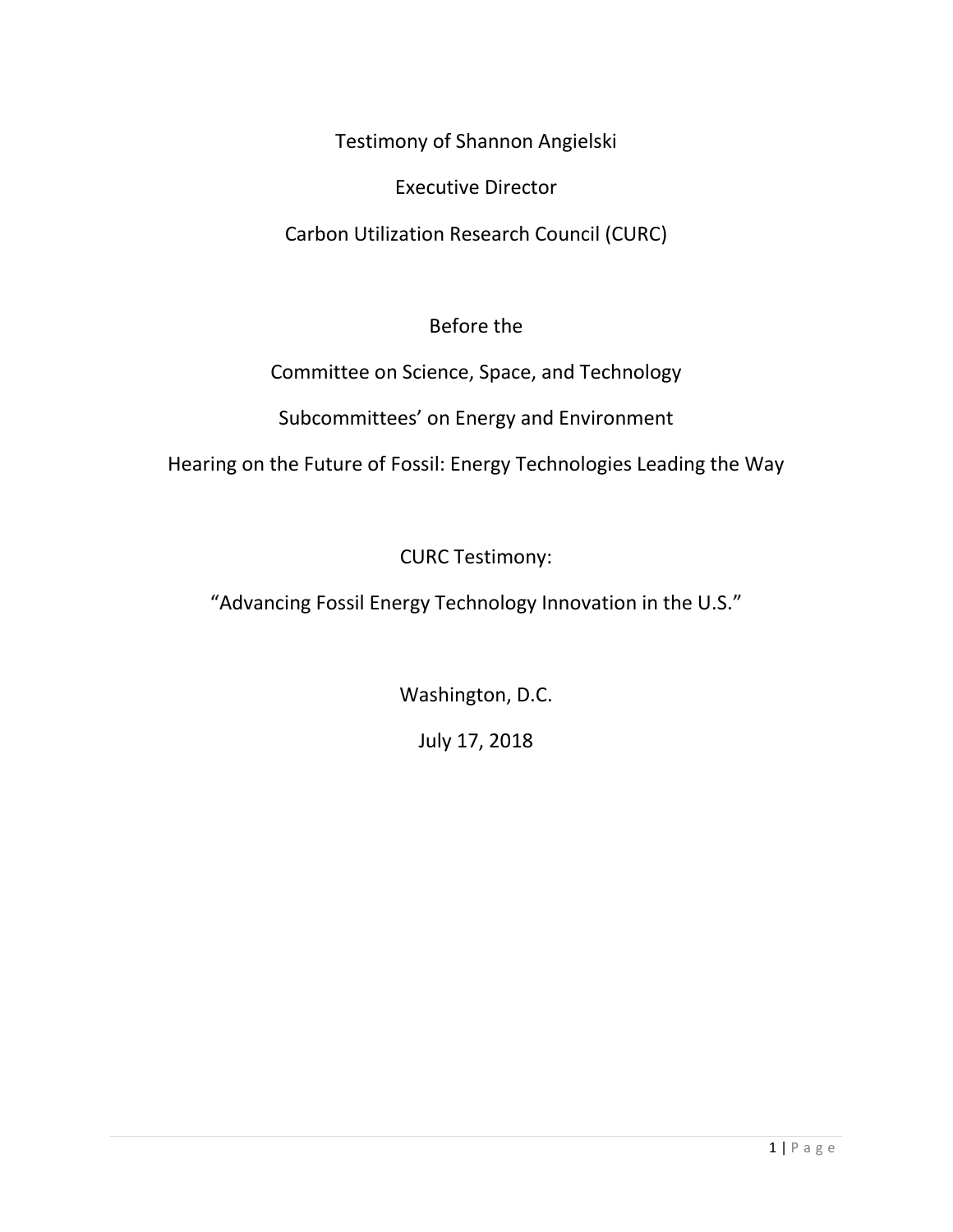## EXECUTIVE SUMMARY OF CURC TESTIMONY: KEY POINTS

CURC is an industry coalition focused on technology solutions for the responsible use of our U.S. fossil energy resources in a balanced portfolio to support our nation's need for secure, reliable and affordable electricity. CURC serves as an industry voice and advocate by identifying technology pathways that enable the nation to enjoy the benefits of abundant and low-cost fossil fuels in a manner compatible with societal energy needs and goals. CURC believes that future energy needs can be effectively met through collaborative public and private sector research to expand technology choices for private sector commercialization. Members of CURC work together to evaluate technology development needs, design appropriate research and development programs to enable those technology choices, and identify federal programs and policies needed to support this activity.

The U.S. has made significant strides in the development of advanced coal and natural gas technologies to improve the utilization of these resources. Similar to how a new car today can travel further on a single gallon of gasoline than one built in the 1980s, the most advanced coal units operating in the U.S. today are 25% more efficient than the previous generation of coal units. With further technology improvements, additional efficiency gains of similar magnitudes can be achieved for both coal and natural gas combined cycle systems.

New technologies have also resulted in significant emissions reductions since the early 1970s, even while fossil fuel use substantially increased. Additionally, technology has substantially reduced the use and discharge of water from fossil fueled power plants.

Consumption of fossil fuels is on the rise both domestically and internationally, and this trend is projected to continue well into the future due to the role fossil fuels play in providing easily accessible, reliable and low-cost energy. There is growing international consensus that technologies are needed to reduce the carbon footprint from the use of fossil fuels. As a result, more recent efforts have focused on technologies to reduce carbon dioxide emissions. There is a first-of-a-kind carbon capture project successfully operating on a coal-fired power plant in the U.S. today that is selling its carbon dioxide to enhance recovery of oil in a nearby oil field – the Petra Nova project in Texas. This innovative project relied on federal financial support to launch. While research is advancing that will result in improved technologies, carbon capture is not yet economic for widespread application in the power sector.

Later this month, CURC and the Electric Power Research Institute, Inc. (EPRI) will release the 2018 Advanced Fossil Energy Technology Roadmap that identifies the research, development and demonstration for a suite of technologies that will transform the way fossil fuels are converted to electricity. EPRI conducts research, development, and demonstration projects for the benefit of the public in the United States and internationally. As an independent, nonprofit organization for public interest energy and environmental research, they focus on electricity generation, delivery, and use in collaboration with the electricity sector, its stakeholders and others to enhance the quality of life by making electric power safe, reliable, affordable, and environmentally responsible. EPRI does not advocate or aim to influence policy or regulation. If implemented, the Roadmap identifies technologies that can be available by the 2025-2035 timeframe that generate electricity from fossil fuels with significantly reduced carbon dioxide emissions that could be cost competitive with other sources of electricity generation.

This will be the fifth Roadmap that CURC and EPRI have published since 2003. The 2018 Roadmap includes new data on recent advances in fossil fuel technologies. It also reflects the technology development needs that can support an evolving U.S. power sector impacted by several emerging trends driving innovation and investment decisions for new generation. Some of these trends include increased and low- cost domestic supplies of natural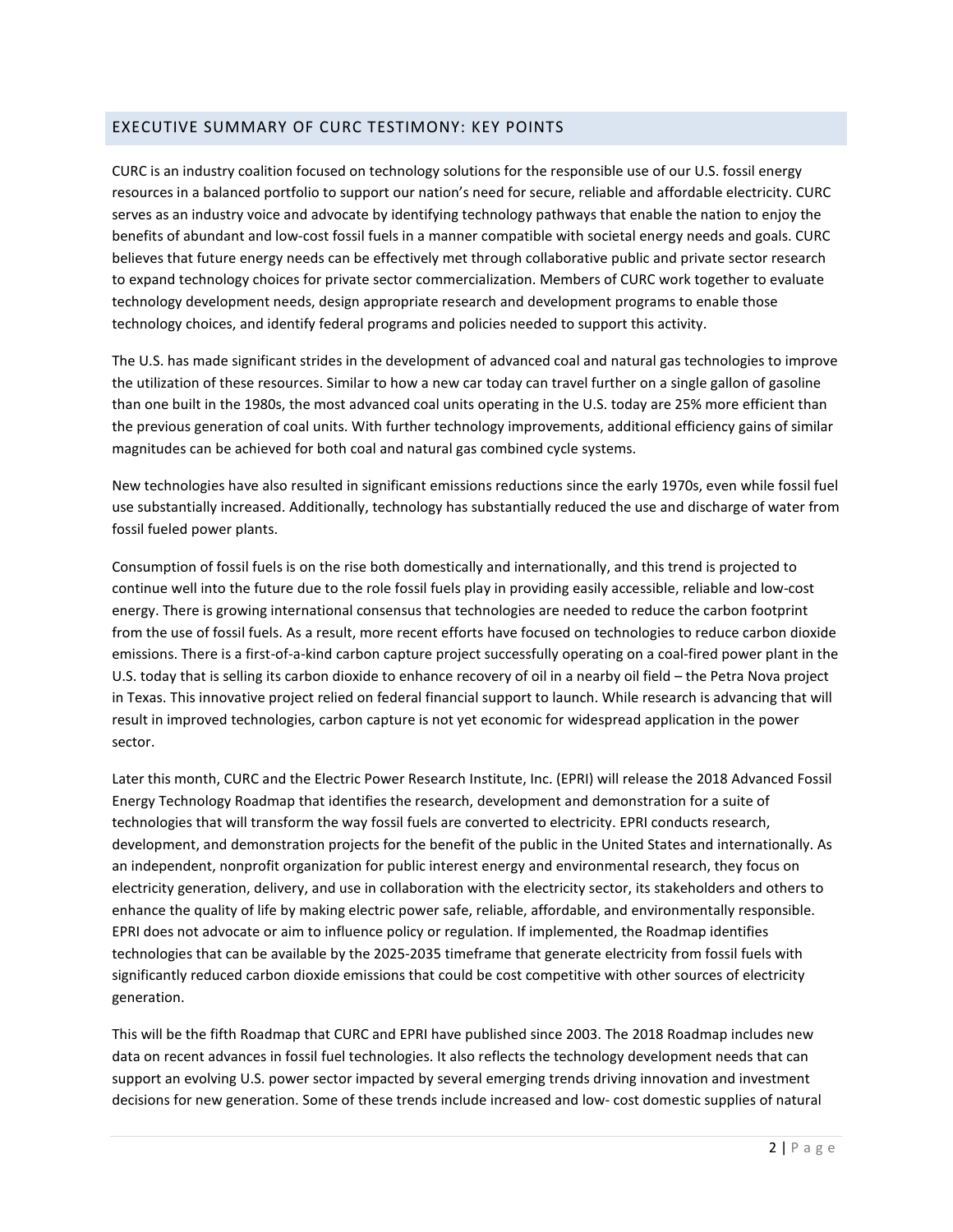gas, slow, and in some areas of the country, declining, load growth and electricity demand, and the need for generation to rapidly adjust to cycling load demands with increased intermittent renewables on the grid.

There are several technologies identified in the Roadmap that address these issues to transform the way we use our coal and natural gas resources. These include novel fossil power cycles or key processes in such cycles that are designed to facilitate the capture of  $CO<sub>2</sub>$  at a lower energy penalty and cost than conventional methods. These processes are inherently more efficient, resulting in fewer emissions of both  $CO<sub>2</sub>$  and criteria pollutants, and require fewer fossil fuels to be used to produce electricity. There is specific research identified in the Roadmap that is also necessary to support these new cycles, including advancements in turbine technologies, and hightemperature materials necessary to achieve higher efficiencies. In addition, the Roadmap outlines advances in carbon capture technologies designed to lower costs, and the development and testing of these technologies at test centers such as the Wyoming Integrated Test Center and the National Carbon Capture Center in Alabama. Research on breakthrough technologies is also needed to ensure "out-of-the-box" thinking or fundamentally new approaches to solving fossil fuel's challenges are developed.

Many of the technologies identified in the Roadmap are readying for pilot testing now and a few are preparing for commercial-scale demonstration. It is critical that federal policies support not only the R&D outlined in the Roadmap, but also the piloting and demonstrating of these innovative, first of a kind technologies.

Companion analysis conducted by CURC and ClearPath, with modeling provided by NERA Economic Consulting and Advanced Resources International, shows that there are significant economic benefits to the U.S. if the technology development outlined in the Roadmap is undertaken under a wide range of scenarios. Our analysis projects up to 87 GW of market-driven carbon capture deployment paired with enhanced oil recovery by 2040, resulting in a significant increase in domestic oil production and lower cost retail electricity rates, all of which contribute to substantial increases in annual GDP as well as over 800,000 new jobs through 2040. These macroeconomic benefits are described in more detail in my written testimony.

While both CURC and EPRI developed the Roadmap, I am speaking only on behalf of CURC, and CURC is pleased to support the House Science, Space and Technology Committee efforts to explore next generation fossil power technologies and discuss technology solutions that will enable our nation to continue to responsibly benefit from the utilization of our fossil energy resources.

Thank you for the opportunity to provide this testimony.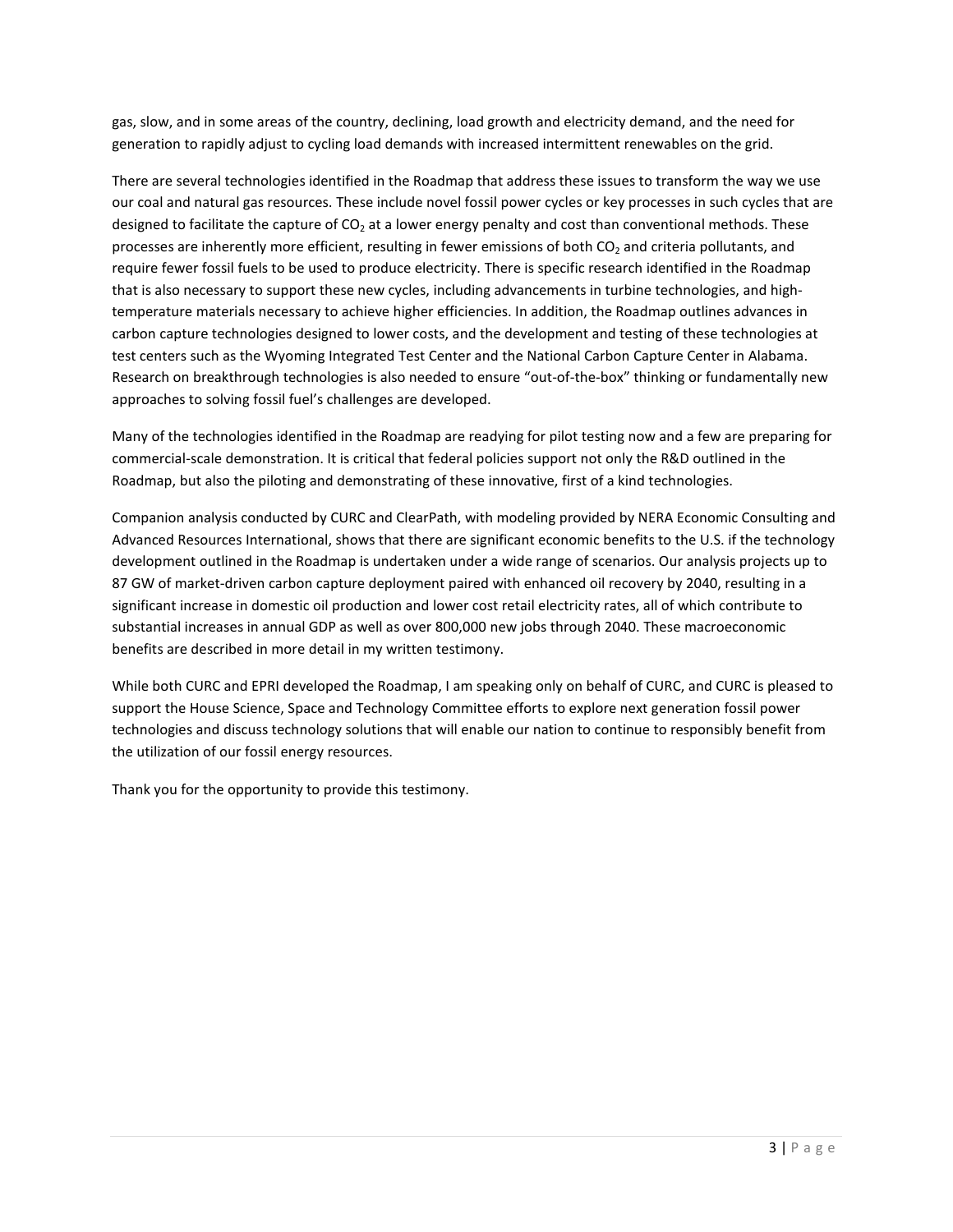### INTRODUCTION AND BACKGROUND

CURC is an industry coalition focused on technology solutions for the responsible use of our fossil energy resources in a balanced portfolio to support our nation's need for secure, reliable and affordable energy.  $^1$  $^1$  CURC serves as an industry voice and advocate by identifying technology pathways that enable the nation to enjoy the benefits of abundant and low-cost fossil fuels in a manner compatible with societal energy needs and goals. CURC believes that future energy needs can be effectively met through collaborative public and private sector research to expand technology choices for private sector commercialization. Members of CURC work together to evaluate technology development needs, design appropriate research, development and demonstration (RD&D) programs to enable those technology choices, and identify federal programs and policies needed to support this activity.

The U.S. has made significant strides in the development of advanced coal and natural gas technologies to improve the utilization of these resources. Similar to how a new car today can travel further on a single gallon of gasoline than one built in the 1980s, the most advanced coal units operating in the U.S. today can produce 20% more electricity than the previous generation of coal units with the same amount of fuel. With further technology improvements, additional efficiency gains of similar magnitudes can be achieved for both coal and natural gas combined cycle systems.

New technologies have also resulted in significant emissions reductions since the early 1970s, even while coal use substantially increased. Additionally, technology has substantially reduced the use and discharge of water from fossil fueled power plants.

Our nation's coal and fossil fuels play a significant role in the global and domestic energy economy. Domestically, coal and natural gas comprised 43% of total U.S. energy consumption and 47% of net electricity generation in 2017. The U.S. Energy Information Administration (EIA) estimates that coal and natural gas will provide 56% of total U.S. net electricity generation in 2040 (see Figures 1 and 2). Globally, consumption of coal and natural gas are projected to provide 45% of our energy consumption in 2030 and will grow to nearly 50% of global consumption by 2040 (see Figure 1).

<span id="page-3-0"></span> $1$  CURC's members include coal producers, electric utilities that rely upon coal and natural gas for electricity production, equipment manufacturers and technology innovators, national associations that represent the power generating industry, and state, university and technology research organizations. See Appendix for a list of CURC members, as well as our website[: http://curc.net/curc-members](http://curc.net/curc-members)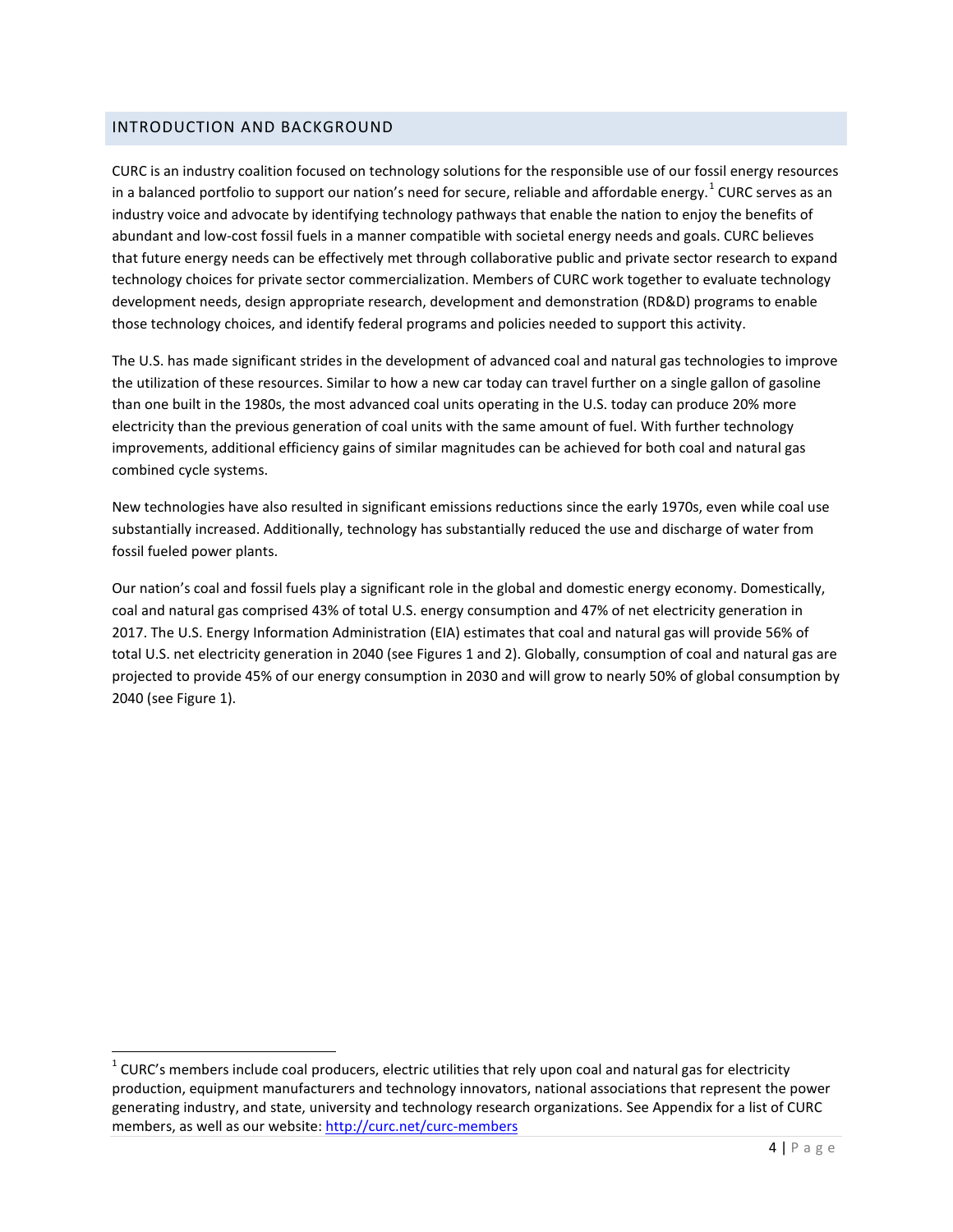



Technologies to address the growing use of fossil fuels in the power sector must be developed and deployed to reduce the carbon footprint from the use of fossil fuels. Models show the need for technologies that significantly reduce carbon dioxide (CO<sub>2</sub>) emissions profiles to meet global climate targets (see Figure 3). Yet cost-effective, commercially-tested technologies to enable a transformational change in the conversion of fossil fuels to electricity with carbon capture, utilization and storage (CCUS) are not available today.

<span id="page-4-0"></span> <sup>2</sup> EIA Annual Energy Outlook 2017, EIA International Energy Outlook 2017.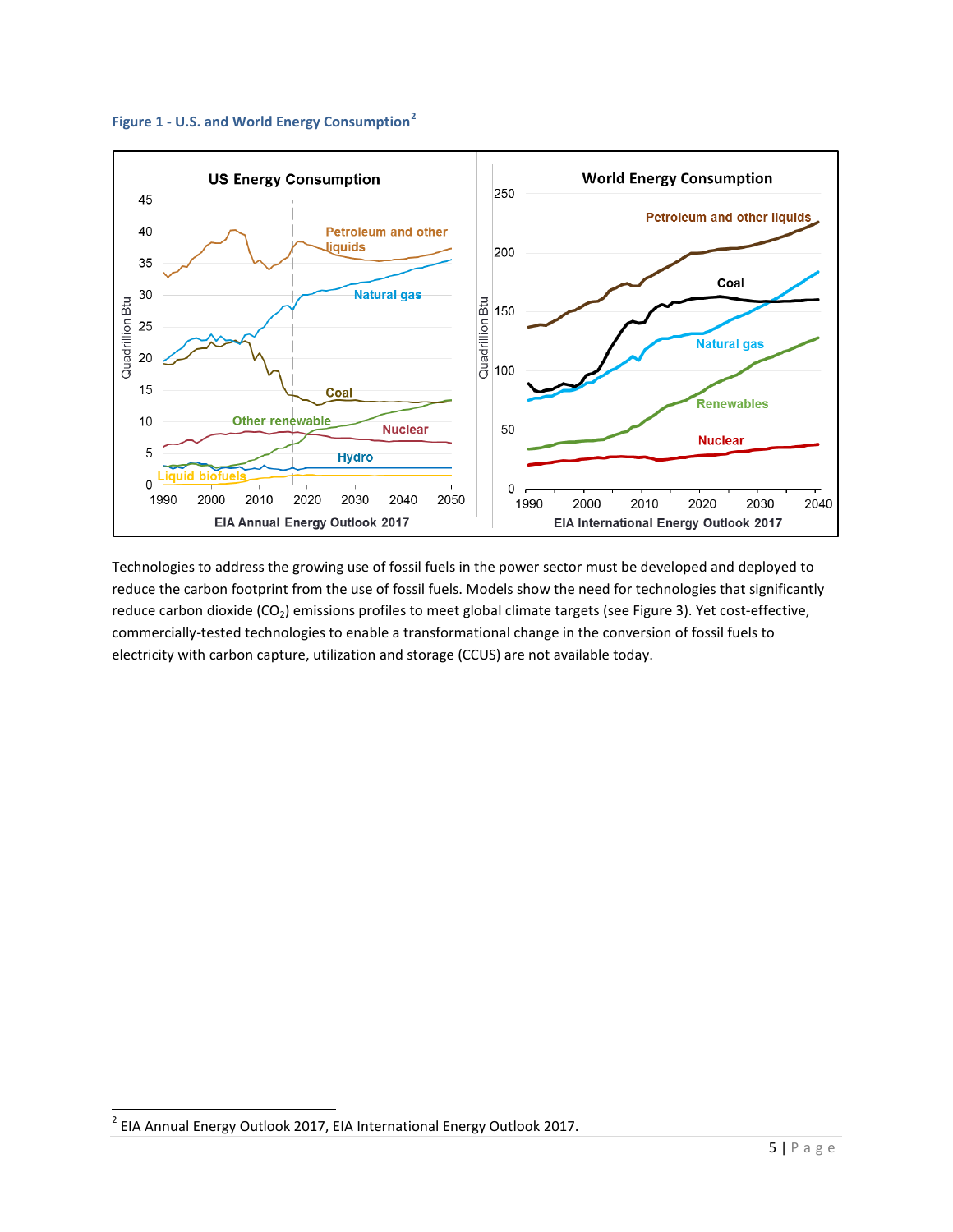



CURC, in collaboration with the Electric Power Research Institute, Inc. (EPRI), will next week release an *Advanced Fossil Energy Technology Roadmap* ("Roadmap"). EPRI conducts RD&D projects for the benefit of the public in the United States and internationally. As an independent, nonprofit organization for public interest energy and environmental research, they focus on electricity generation, delivery and use in collaboration with the electricity sector, its stakeholders and others to enhance the quality of life by making electric power safe, reliable, affordable and environmentally responsible. EPRI does not advocate or aim to influence policy or regulation. .

The Roadmap outlines several RD&D pathways for both new and existing coal and natural gas technologies that will result in a suite of low-carbon, fossil-fuel platforms capable of being cost competitive with other forms of electricity generation in future electricity markets. The Roadmap reflects the technology development needs that can support an evolving U.S. power sector impacted by multiple trends driving innovation and investment decisions for new generation. The Roadmap also takes into consideration that technology development must ensure a minimal environmental footprint from the use of fossil fuels, including reduced water consumption and utilization or conversion of byproducts including  $CO<sub>2</sub>$ . The comments provided in my testimony today are based on the findings of the *2018 CURC-EPRI Advanced Fossil Energy Technology Roadmap* and reflect only CURC's comments regarding the Roadmap. [4](#page-5-1)

# SUMMARY OF CURC-EPRI ROADMAP FINDINGS

The Roadmap emphasizes development of technologies that can result in cost-competitive and low or near-zero  $CO<sub>2</sub>$  emissions generation technologies, in addition to other technology areas that mitigate the environmental footprint of using fossil fuels. The 2018 Roadmap includes new data on recent advances in fossil fuel technologies and identifies the research, development and demonstration (RD&D) for a suite of technologies that will transform the way fossil fuels are converted to electricity. Our analysis determined that many technologies are applicable to

<span id="page-5-0"></span><sup>&</sup>lt;sup>3</sup> U.S. EIA Annual Energy Outlook 2018.

<span id="page-5-1"></span><sup>4</sup> CURC-EPRI Advanced Fossil Energy Technology Roadmap, 2018.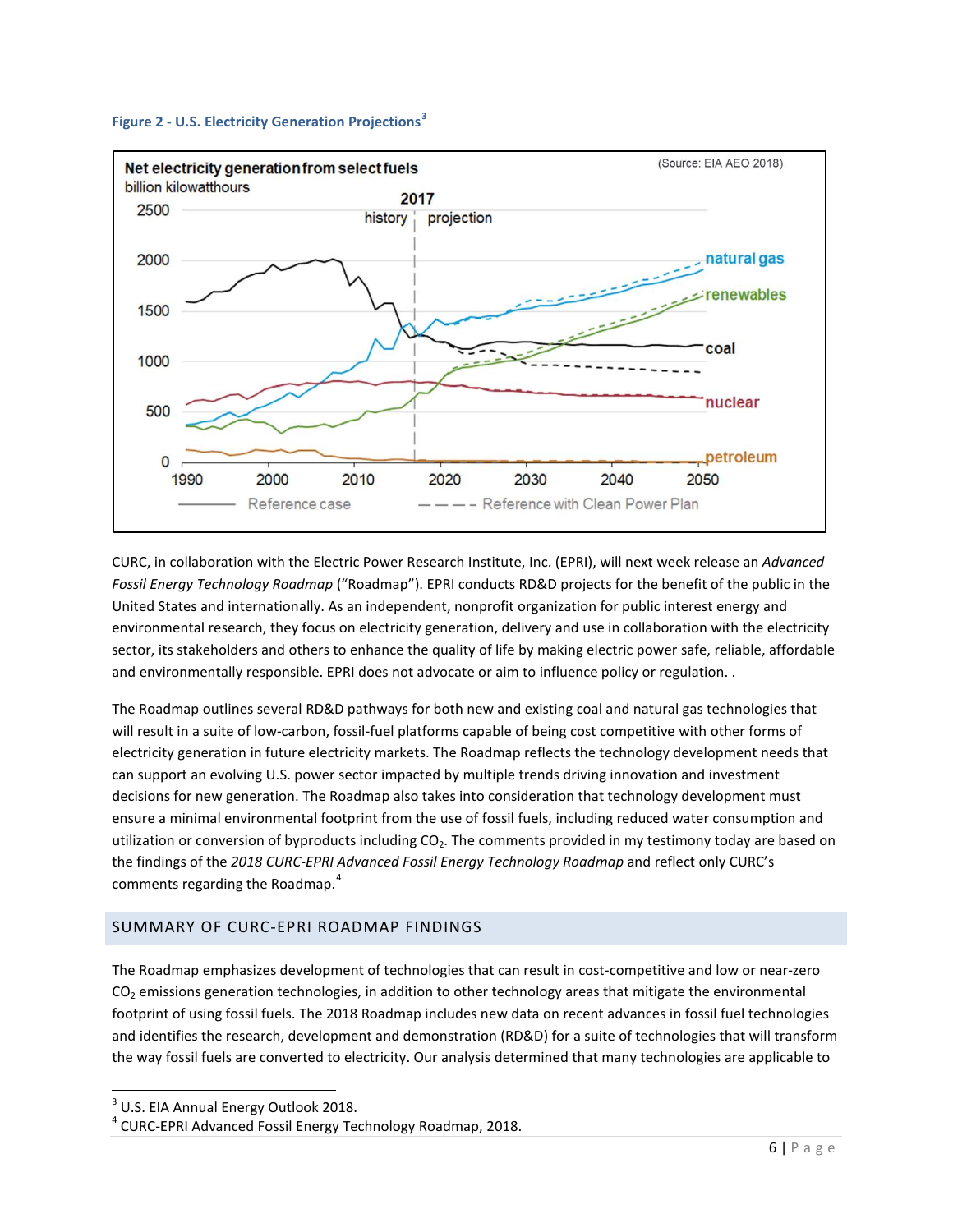both coal- and natural gas-fired power generation, through which public-private sector funding and support can be leveraged to develop technologies for applications using both resources.

The Roadmap identifies a suite of transformational technologies to generate a new learning curve or use new approaches for power generation and/or carbon capture that enable substantial breakthrough performance improvements and cost reductions. These encompass a broad range of technology improvements, including thermodynamic improvements in energy conversion and heat transfer, turbines and  $CO<sub>2</sub>$  capture systems that all drive cost reductions as well as reduce the consumption of energy needed to operate the  $CO<sub>2</sub>$  capture system. These technologies will result in a step change improvement in performance, efficiency, flexibility, environmental performance and cost from the use of fossil fuels (see Table 1 in Appendix). For each of these technologies, the Roadmap identifies the cost and performance targets and the technology development necessary to bring each technology to commercialization to achieve those targets. The development needs and funding requirements for each technology are rolled up into an overall technology development timeline and funding schedule. The Roadmap identifies a level of RD&D to ensure timely solutions are developed and pursued through aggressive public-private partnerships.

The transformational technologies examined in the Roadmap include pressurized oxy-combustion (P-Oxy), chemical looping combustion (CLC) and supercritical carbon dioxide ( $sCO<sub>2</sub>$ ) cycles, which would replace steam with  $sCO<sub>2</sub>$  as the working fluid – including both the direct- and indirect-fired  $sCO<sub>2</sub>$  cycles. New turbines and other components to support the higher temperatures and pressures of these systems, particularly the sCO<sub>2</sub> cycles, were also considered. Each of these new technologies is projected to be extremely efficient, be more compact and lower cost, and are designed to yield lower costs and energy penalties associated with the capture of  $CO<sub>2</sub>$ .

The Roadmap also evaluates the cross-cutting RD&D needed for a range of technologies applicable to both coaland natural gas-firing units. Cross-cutting technologies include high-efficiency materials development, carbon capture, carbon utilization and storage, turbines, and a program that evaluates other cross-cutting research such as water management, sensors and controls.

Advanced Ultra-supercritical (A-USC) materials enable Rankine cycles with steam temperatures of 700°C or higher and are also needed for the transformational high-temperature and pressure power cycles. The Roadmap identifies the RD&D needs for A-USC materials development, the testing of A-USC materials and components under real operating conditions and demonstrating supply-chain fabrication capability for key full-scale A-USC components.

The Roadmap also considers carbon capture development paths for solvents, sorbents and membranes for postcombustion capture and chemical and physical absorbents and membranes for pre-combustion capture systems, which are projected to have much lower energy penalties, yielding higher efficiencies and lower costs. Carbon capture technologies in the Roadmap address pathways for both coal-fired power plants and NGCC plants. CURC recommends that any federal program for carbon capture supports both coal and natural gas technology pathways.

CO<sub>2</sub> utilization and storage is an important effort to evaluate geologic CO<sub>2</sub> storage reservoirs, necessary to ensure there will be readily accessible storage facilities for  $CO<sub>2</sub>$  produced from the advanced power systems under development. The Roadmap includes a program to advance technologies in this area that will help grow our economy and increase our energy independence through the utilization of CO<sub>2</sub>, and for which low-cost, industrial sources of CO<sub>2</sub> will be sought for enhanced oil and gas recovery. There are also niche opportunities to convert CO<sub>2</sub> into other products, including chemicals, fuels and cement that should be pursued with federal RD&D support.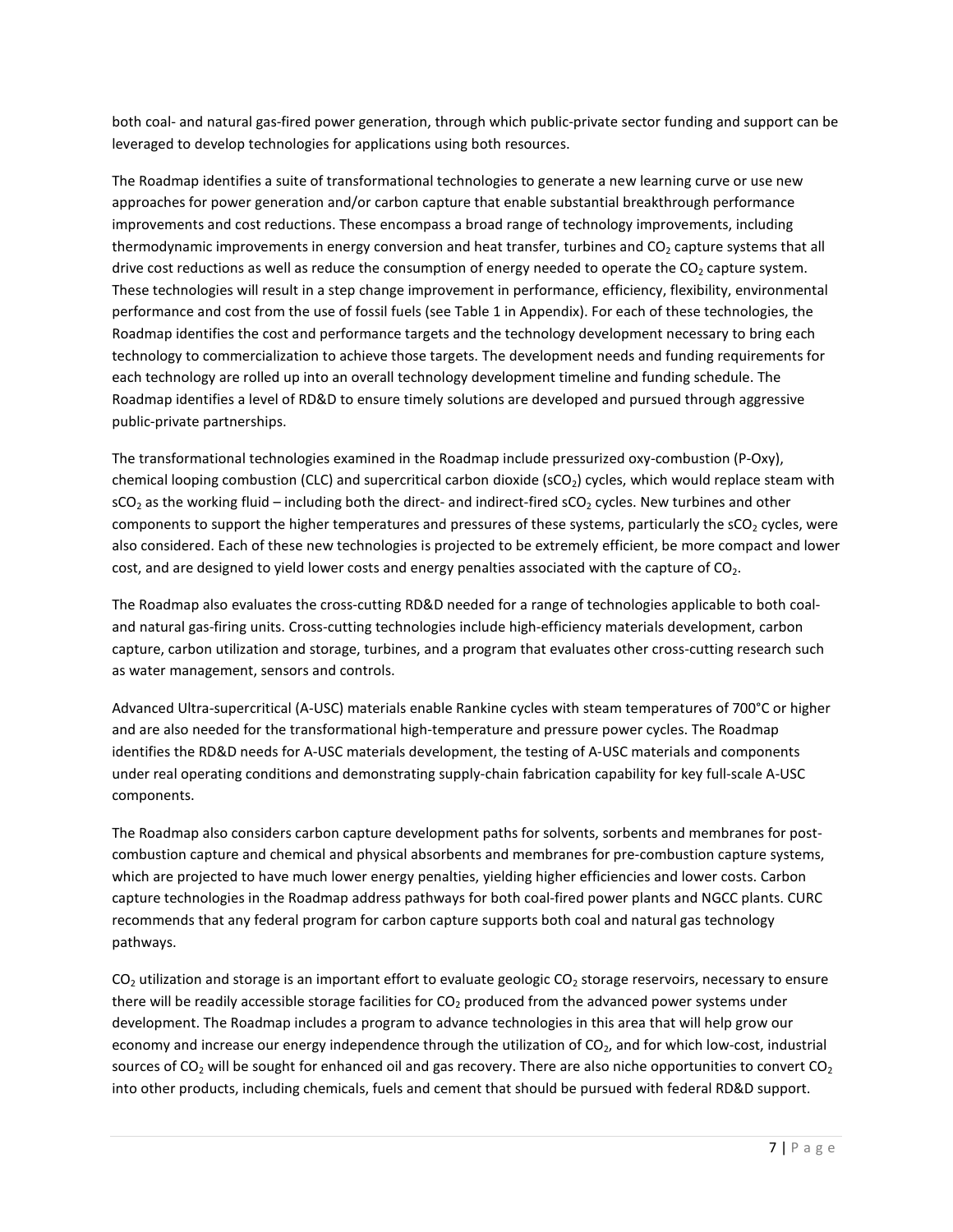Lastly, the Roadmap identifies a program for "breakthrough" technology advances that reflect "out-of-the-box" thinking for fundamentally new approaches to solving fossil fuel's challenges. Examples of breakthrough technologies include the substitution of bio-systems for current chemical processes and CO<sub>2</sub> sorbents based on new human-made compounds. Support for these kinds of activities is consistent with RD&D supported through the DOE's Advanced Research Projects Agency-Energy program or the fundamental research conducted in the applied energy programs at DOE.

# DEVELOPMENT EFFORTS IDENTIFIED IN THE ROADMAP

Early in the technology-development cycle, the technical risks for new energy technologies are incredibly high, particularly when moving an idea from concept designed on paper and turning that concept into an actual working technology. Not only are technologies at this stage a long way from commercialization, each phase of development carries significant technical risk. Since energy technologies are capital intensive, costs increase with each scale-up in development. Each of these factors makes it difficult to attract the private sector investment required to finance technologies at an earlier stage and even mid-stages of development, making federal support for scale-up stages of technology critical to attracting the necessary private sector cost-share. Given the timing of commercialization to achieve a return on investment for energy sector technologies, federal support at all of these stages is critical to successfully commercialize such technologies.

The ultimate value of a new energy technology is generally not realized until several commercial-scale replications have occurred, which can take 20 years from concept to commercialization for large, capital-intensive energy systems. The good news is that the higher costs associated with new energy technologies can be reduced through learning by doing, which means the second-of–a-kind replication will cost less than the first.

New commercial-scale technologies cannot leap from a conceptual stage to commercial deployment in a single step. The Roadmap includes support of large-scale pilots for testing new technologies under real operating conditions at a scale beyond laboratory- and bench-scale, and before testing technologies in a commercial-scale demonstration. Large-scale pilot projects are mostly still early in the technology development timeline; the remaining time to commercialization and the risk that the process might not work at scale makes both commercial and internal financing often more challenging than either basic research or full-scale commercial-scale demonstrations. The success of technologies at the pilot scale can help to understand and overcome the risks inherent in early phase technology development and, if successful, encourage industry to make investments to advance the technologies to commercial implementation.

# PROJECTED BENEFITS OF ROADMAP

Successful implementation of the Roadmap can result in significant environmental, economic and energy security benefits for the U.S., including:

- 1. Further reduction of water use and air pollutants, including nitrogen oxides (NOx), sulfur dioxide (SO<sub>21</sub>, mercury (Hg) and particulate matter (PM) (see Figures 3 and 4 below);
- 2. Reduction of  $CO<sub>2</sub>$  emissions;
- 3. Production and preservation of affordable electricity essential for U.S. competitiveness through a diverse generation technology portfolio;
- 4. Enabling U.S. engineering and manufacturing expertise to grow, resulting in a robust U.S. supply chain and positioning the U.S. to be even more of a global leader in innovative fossil-fuel technologies;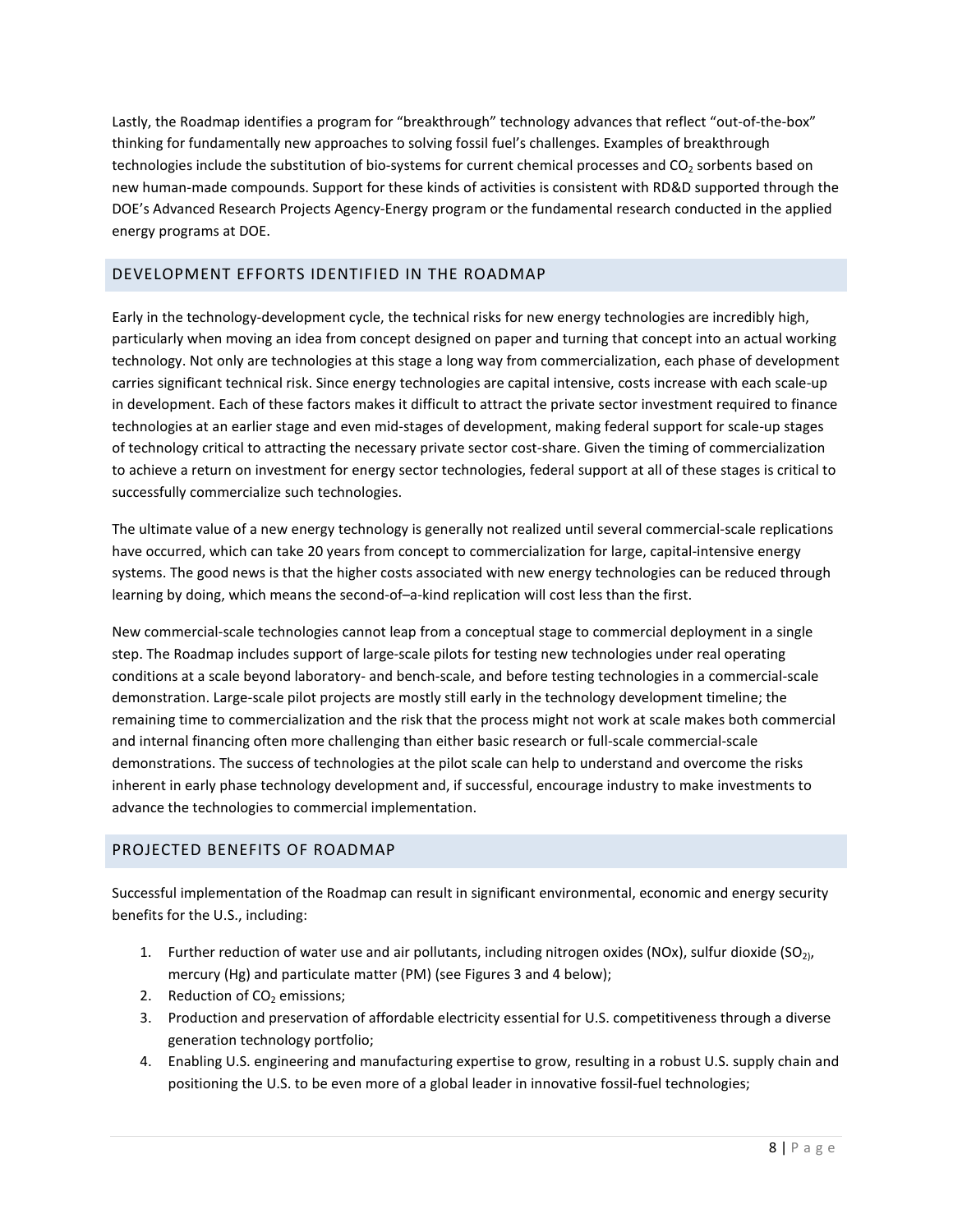- 5. Significant growth in gross domestic product (GDP) and jobs due to the macroeconomic impacts of increased domestic oil production and reductions in the cost of electricity (COE);
- 6. Improved energy security by:
	- a. Generating affordable power for electricity consumers including increased industrial and advanced manufacturing customers;
	- b. Improving the operational flexibility of existing and future generating plants to ensure continued electricity grid reliability and stability; and
	- c. Using captured  $CO<sub>2</sub>$  as a commodity to recover crude oil, thereby increasing domestic oil production.



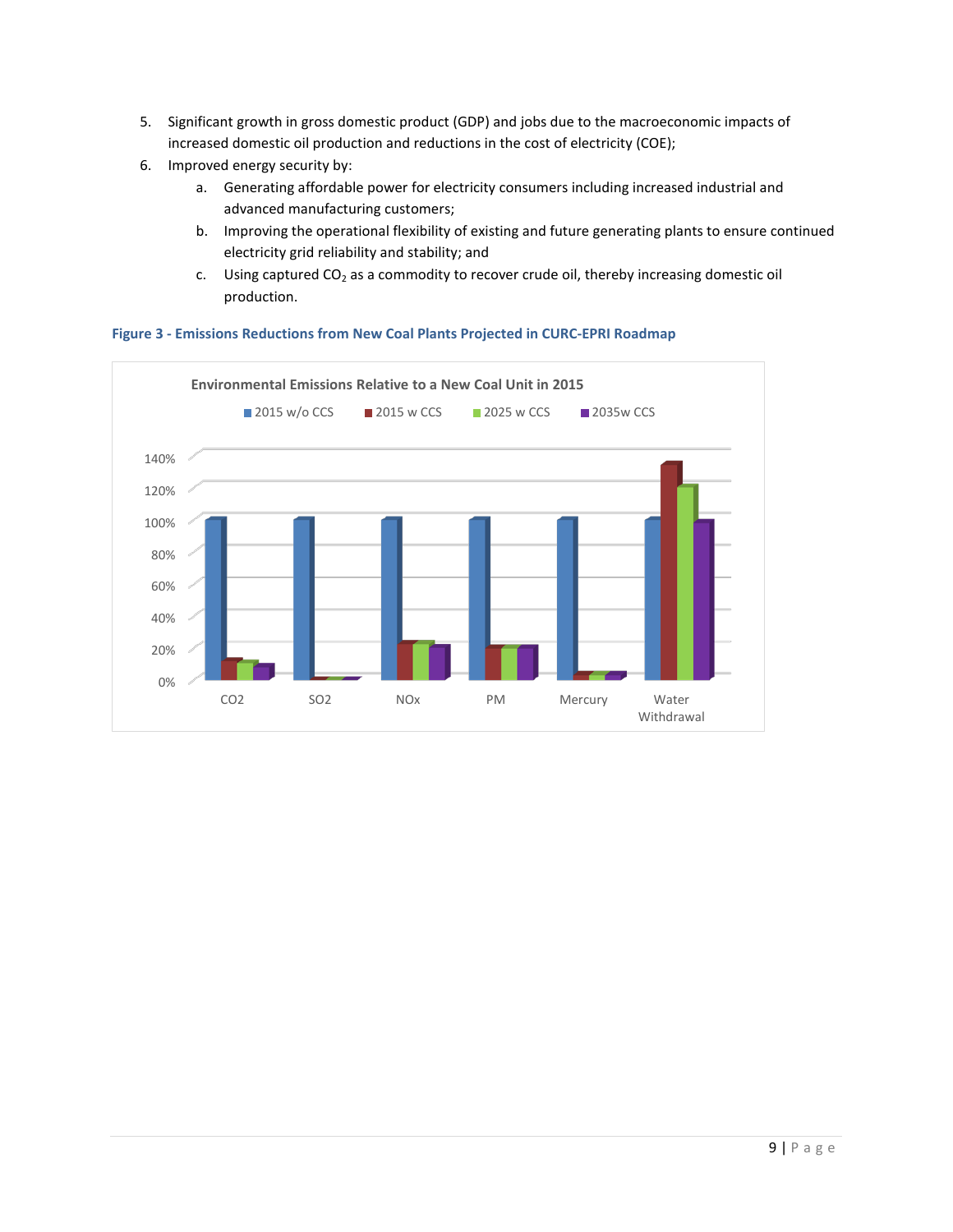

**Figure 4 - Emissions Reductions from a new Gas Unit Projected in the CURC-EPRI Roadmap**

If the RD&D outlined in the Roadmap is undertaken, the following COE projections are estimated with improved technology:

New Coal Unit with 90% Carbon Capture:

- 2030 20% reduction in COE compared to a new unit built with CCS in 2015
- 2040 40% reduction in COE compared to a new unit built with CCS in 2015

These projected cost improvements meet the cost reduction goals set by DOE in its 2013 Carbon Capture Technology Program plan for coal-based CCS systems.

New Natural Gas Unit with 90% Carbon Capture:

 $\overline{a}$ 

- 2030 15% reduction in COE compared to a new unit built with CCS in 2015
- 2040 30% reduction in COE compared to a new unit built with CCS in 2015

CURC and ClearPath Foundation will publish next week the results of a study that projects the macroeconomic benefits to the U.S. of new, lower-cost fossil energy technologies with CCUS as projected by the Roadmap.<sup>[5](#page-9-0)</sup> The study estimates that if an aggressive RD&D program is implemented that achieves the above cost targets, marketdriven deployment of 62 to 87 GW of power-sector projects with installed carbon capture technologies for enhanced oil recovery can be enabled by 2040.

Under an aggressive RD&D scenario that achieves the CURC-EPRI cost targets, the macroeconomic impacts of  $CO<sub>2</sub>$ captured from the power sector for use in enhanced oil recovery (EOR) can:

<span id="page-9-0"></span><sup>5</sup> CURC and ClearPath Foundation, "Making Carbon a Commodity: the Potential of Carbon Capture RD&D," July 2018.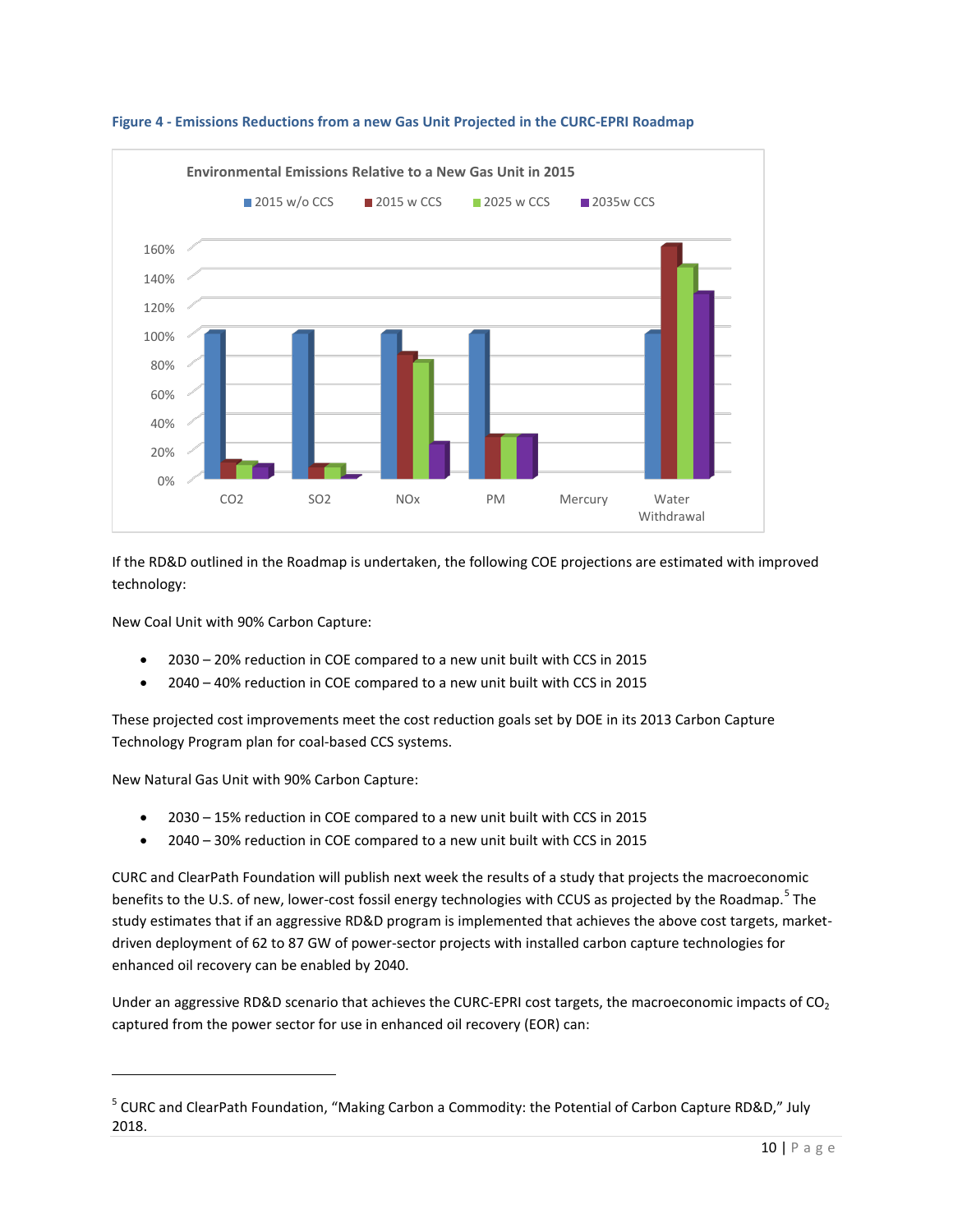- Contribute up to 925 million barrels of annual domestic oil production
- Increase coal production for power by as much as 40% between 2020 and 2040
- Add 270,000 to 780,000 new jobs relating to increased oil production
- Result in a \$70 to \$190 billion increase in annual GDP by 2040.

The study also estimates that lower-cost electricity generated from low-cost carbon capture-enabled systems also yield significant macroeconomic benefits. Aggressive RD&D is estimated to reduce the retail COE up to 2.0% by 2040, which would increase annual GDP by \$30 to \$55 billion and create an additional 210,000 to 380,000 jobs.

# CONGRESSIONAL EFFORTS IN SUPPORT OF FOSSIL ENERGY RD&D

Since the 2015 Roadmap, there has been growing support for policies that favor CCUS and the technology recommendations that achieve the Roadmap objectives, including a program for large-scale pilots. In FY 2017, Congress appropriated \$50 million for the U.S. Department of Energy (DOE) to undertake a new, transformational coal pilot program. The DOE program has solicited projects for both processes and components, along with postcombustion carbon capture, aimed at enabling step-change improvements in coal-powered system efficiency, COE and carbon capture performance. <sup>[6](#page-10-0)</sup> The program will be carried out in three phases, with the first phase nearing completion with nine projects having been selected to develop initial design concepts.<sup>[7](#page-10-1)</sup> The intent of the program solicitation is to ultimately design, construct and operate two large-scale pilots with these transformational attributes. Congress appropriated an additional \$35 million in FY 2018 to support the total \$100 million program.

In the last Congress, legislation that originated in this Committee through the America COMPETES Act (H.R. 1806) and in the Senate the Energy Policy Modernization Act (S. 2012), included provisions reflecting the 2015 Coal Technology Roadmap programs. While the House and Senate each passed their version of comprehensive energy bills, the Conference Committee could not agree on a final package. Despite this, the Fossil Energy RD&D provisions of both bills focused on programs aimed at improving the efficiency, effectiveness and environmental performance of fossil energy use consistent with CURC's priorities and the Roadmap programs.

The Senate reintroduced their comprehensive bill in this Congress, S. 1460, which includes the Fossil Energy RD&D provisions from the earlier bill, S. 2012. The "FUEL Act" (S. 2803) was also introduced in May 2018, which amends the S. 2012 RD&D provisions to reflect the new CURC-EPRI Roadmap programs that will be published in our 2018 report. In the House, H.R. 5745 has been introduced, which would likewise authorize several programs that align with the direction of the 2018 CURC-EPRI Roadmap technology programs.

While both CURC and EPRI developed the Roadmap, I am speaking only on behalf of CURC, and CURC is pleased to support legislation that will advance the Roadmap technology objectives. CURC looks forward to working with the House Science, Space and Technology Committee Members as you continue to explore next generation fossil power technologies and discuss technology solutions that will enable our nation to continue to responsibly benefit from the utilization of our fossil energy resources.

Thank you for the opportunity to provide this testimony.

<span id="page-10-0"></span><sup>&</sup>lt;sup>6</sup> <https://www.energy.gov/articles/department-energy-announces-50-million-large-scale-pilot-fossil-fuel-projects><br><sup>7</sup> https://www.energy.gov/articles/department-energy-invest-65-million-large-scale-pilot-fossil-fuel-projec

<span id="page-10-1"></span>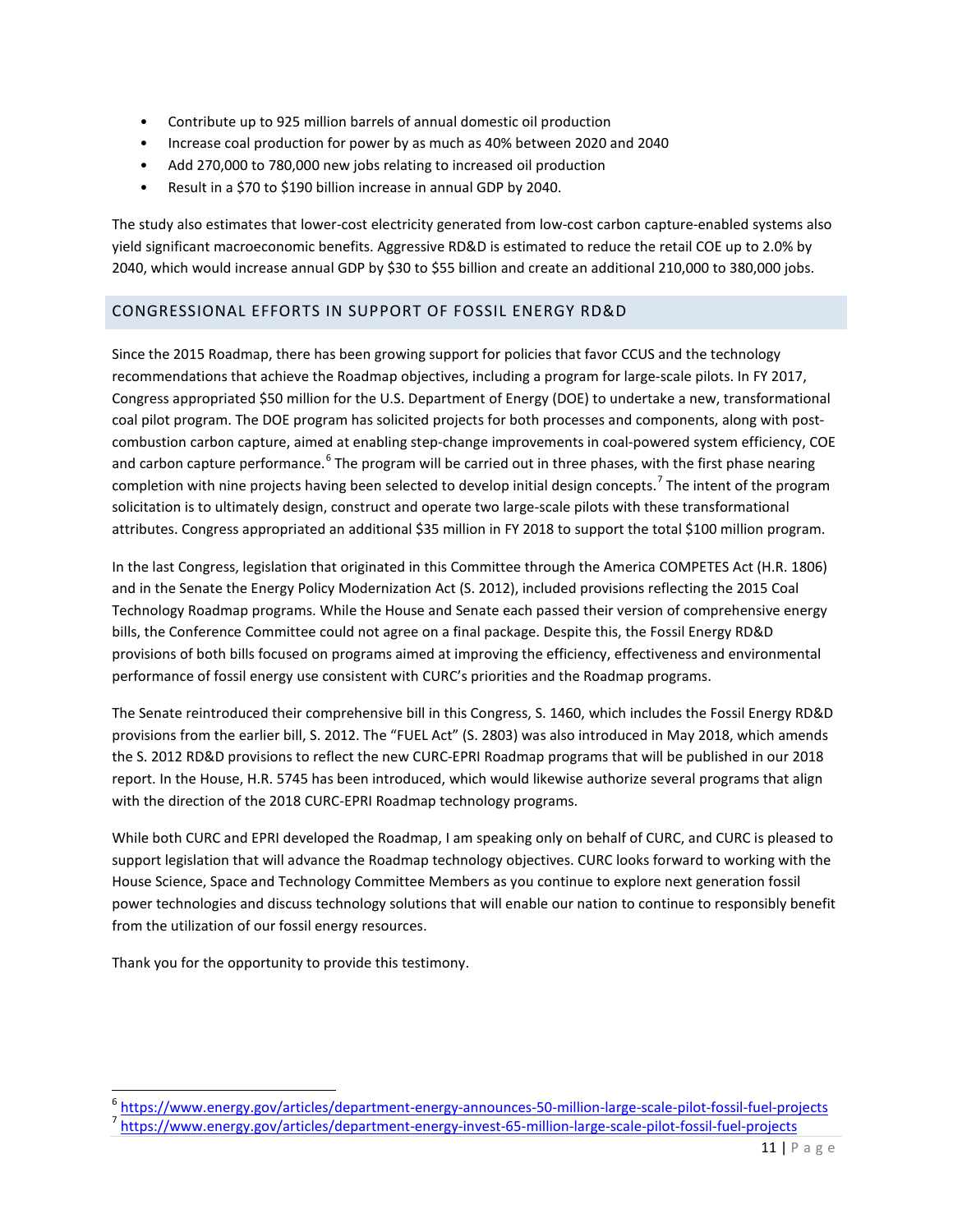# APPENDIX

# **Table 1 - Technology Programs Supported in the CURC-EPRI Roadmap**

| <b>Transformational Advanced Energy Systems</b>                  |                                |                                                                                                                                                                                                                                                                                                                                                                                                                                                                                 |  |
|------------------------------------------------------------------|--------------------------------|---------------------------------------------------------------------------------------------------------------------------------------------------------------------------------------------------------------------------------------------------------------------------------------------------------------------------------------------------------------------------------------------------------------------------------------------------------------------------------|--|
| Pressurized Oxy-<br>Combustion (P-Oxy)                           | Coal and<br><b>Natural Gas</b> | Oxy-combustion power plants remove nitrogen from air cryogenically and perform<br>the combustion of fossil fuels with oxygen and recycled flue gas to produce a<br>stream largely comprised of CO <sub>2</sub> and water, greatly simplifying carbon capture. P-<br>Oxy operates at elevated pressure, improving efficiency and allowing smaller<br>components that combine to potentially reduce costs.                                                                        |  |
| <b>Chemical Looping</b><br>Combustion (CLC)                      | Coal and<br><b>Natural Gas</b> | CLC is a form of oxy-combustion in which oxygen from air is separated using a<br>metal oxide or limestone oxygen carrier, eliminating the need for cryogenic air<br>separation and its significant energy penalty, while maintaining the relatively easy<br>carbon capture provided by oxy-combustion.                                                                                                                                                                          |  |
| Direct-Fired<br>Supercritical CO <sub>2</sub><br>$(SCO2)$ Cycles | Coal and<br><b>Natural Gas</b> | A form of oxy-combustion, direct-fired sCO <sub>2</sub> cycles burn natural gas or syngas<br>(provided by coal gasification) in a high-pressure oxy-combustor, producing very<br>high-temperature $CO2$ and water that drive a sCO <sub>2</sub> turbine to make power. Water<br>and $CO2$ (at pipeline pressure) are then removed downstream to conserve mass,<br>producing a very-high-efficiency, potentially low-cost carbon capture system.                                 |  |
| Indirect-Fired sCO <sub>2</sub><br>Cycles                        | Coal and<br><b>Natural Gas</b> | Replace steam-Rankine cycles with $sCO2$ cycles which, due to the superior<br>thermodynamic qualities of CO <sub>2</sub> , have higher efficiency and utilize more compact<br>turbomachinery. Can be used on any cycle that currently uses a steam-Rankine<br>cycle, including solar thermal, geothermal, nuclear, biomass and any type of fossil<br>fuel. The process results in higher efficiency and can be coupled with a low-cost<br>carbon capture system.                |  |
| Gasification                                                     | Coal                           | Coal can be gasified in either an air- or oxygen-blown gasifier to produce synthetic<br>gas (syngas) that can be used in an efficient integrated gasification combined cycle<br>system. Pre-combustion carbon capture can be added. New, highly efficient,<br>compact gasifiers can be used in poly-generation plants that combine electricity<br>generation with co-production of transportation fuels, fertilizer and/or other<br>chemicals to improve the overall economics. |  |
| Compact Hydrogen<br>Generator                                    | <b>Natural Gas</b>             | New, highly efficient method for producing hydrogen (alternative to steam-<br>methane reforming).                                                                                                                                                                                                                                                                                                                                                                               |  |
| <b>Cross-Cutting Technologies</b>                                |                                |                                                                                                                                                                                                                                                                                                                                                                                                                                                                                 |  |
| <b>A-USC Materials</b>                                           | Coal and<br><b>Natural Gas</b> | A-USC materials are needed to allow working fluid temperatures up to 760°C to<br>support highly efficient combustion and heat exchange systems for both steam-<br>Rankine and sCO <sub>2</sub> power systems and other high-temperature technologies. Can<br>be applicable to both new and existing plants.                                                                                                                                                                     |  |
| <b>Turbines</b>                                                  | Coal and<br><b>Natural Gas</b> | RD&D and testing of steam turbines, combustion turbines, and sCO <sub>2</sub> turbines and<br>pressure-gain combustion, all in an effort to improve efficiency, reliability and                                                                                                                                                                                                                                                                                                 |  |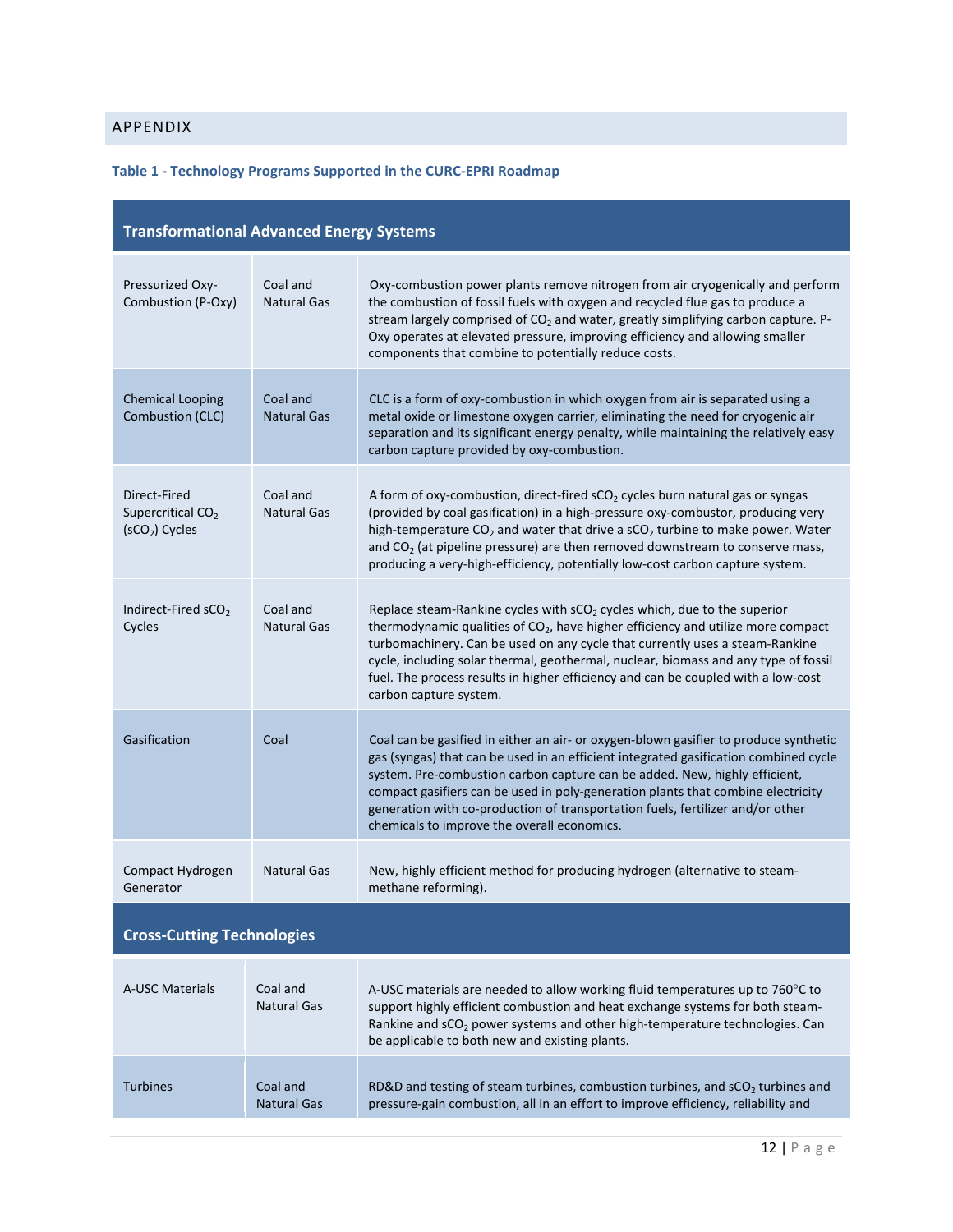| <b>Transformational Advanced Energy Systems</b> |                         |                                                                                                                                                                                                                                                                                                                                                       |
|-------------------------------------------------|-------------------------|-------------------------------------------------------------------------------------------------------------------------------------------------------------------------------------------------------------------------------------------------------------------------------------------------------------------------------------------------------|
|                                                 |                         | flexibility and support power systems evaluated in the Roadmap.                                                                                                                                                                                                                                                                                       |
| $CO2$ Capture                                   | Coal and<br>Natural Gas | Advances in solvents, sorbents and membranes for both pre- and post-combustion<br>carbon capture focused on lowering energy requirements and overall cost of<br>capture. Technologies will need to be adjusted to handle the differences between<br>coal and natural gas flue gas, which include different $CO2$ concentrations and trace<br>species. |
| $CO2$ Storage                                   | Coal and<br>Natural gas | Saline reservoirs, enhanced oil and gas recovery, and other geologies are being<br>explored for storing $CO2$ both onshore and offshore. RD&D as well as large-scale<br>CO <sub>2</sub> storage and regional infrastructure strategies related both to storage and<br>transportation in the U.S. are needed                                           |
| <b>Existing Plants</b>                          | Coal and<br>Natural Gas | RD&D to support flexibility and reliability of operations of existing plants                                                                                                                                                                                                                                                                          |
| <b>Cross-Cutting</b>                            | Coal and<br>Natural Gas | RD&D on technologies that support all Roadmap areas, including:<br>Advanced manufacturing<br>$\bullet$<br>Breakthrough technologies<br>Sensors and controls<br>Water management<br>$\bullet$                                                                                                                                                          |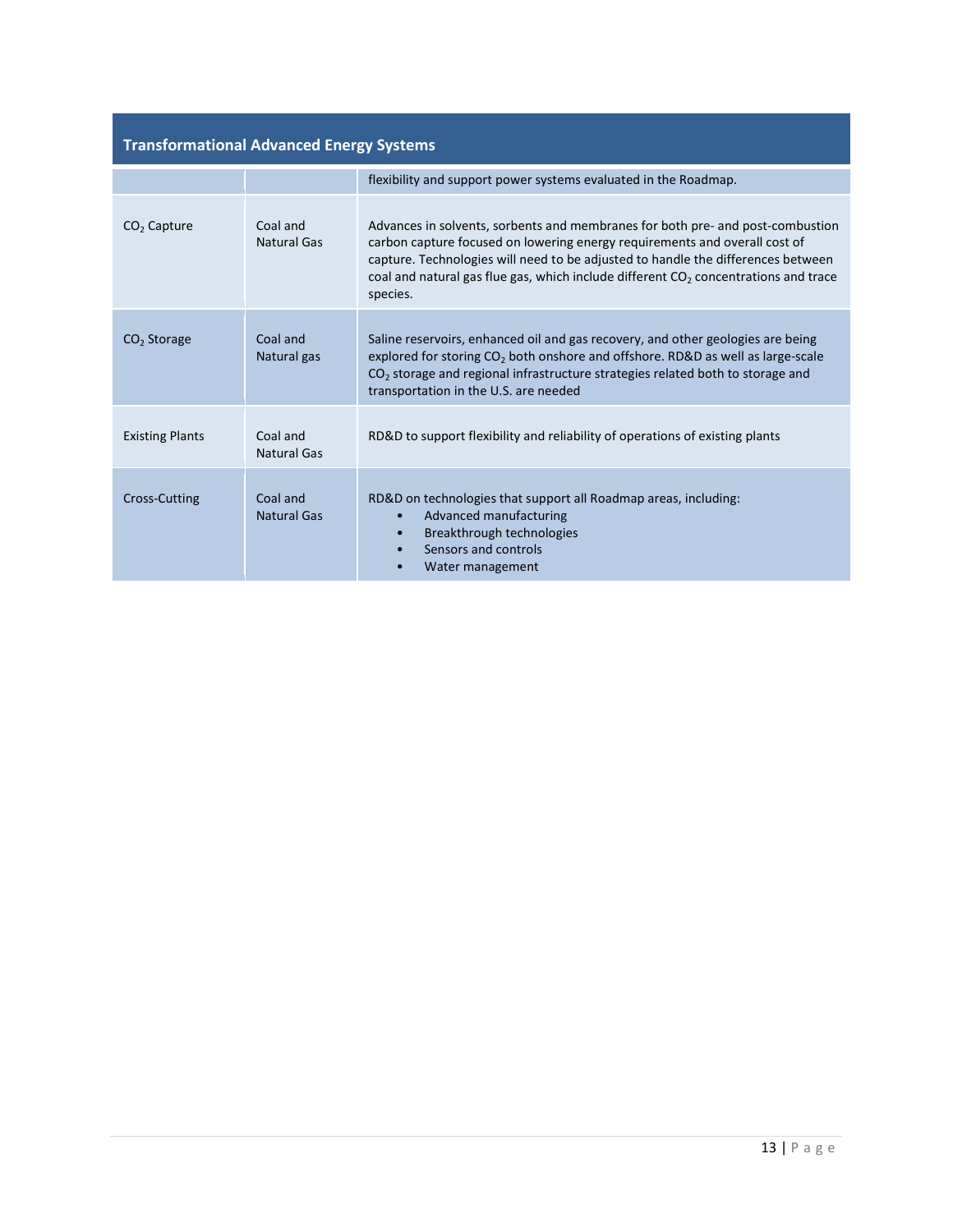# BIOGRAPHY

# **Shannon Angielski**

**Principal, Governmental Affairs, Van Ness Feldman**

**Carbon Utilization Research Council**

Shannon Angielski is a principal at Van Ness Feldman LLP, a Washington D.C. based law firm that specializes in energy, environment and natural resource policy and law, and serves as the Executive Director of the Carbon Utilization Research Council



(CURC), an organization of utilities, producers, equipment suppliers, universities and institutions of higher learning, and state based entities interested and involved in the use of fossil fuel resources and the development of fossil fuel-based technologies. CURC is a leading advocate for advancing public-private partnerships designed to support advanced coal and natural gas technology research, development and deployment programs, and is responsible for the design and implementation of several federal policies necessary to ensure the availability of cost-effective technology solutions for fossil fuel based generation.

Shannon earned her M.S. in Environmental Science and Public Policy from Johns Hopkins University in 2000 and her B.A. in Political Science and International Affairs from the University of New Hampshire in 1994. She is a member of the National Coal Council, the American League of Lobbyists and the Environmental Law Institute, and serves on the board of the Washington Coal Club.